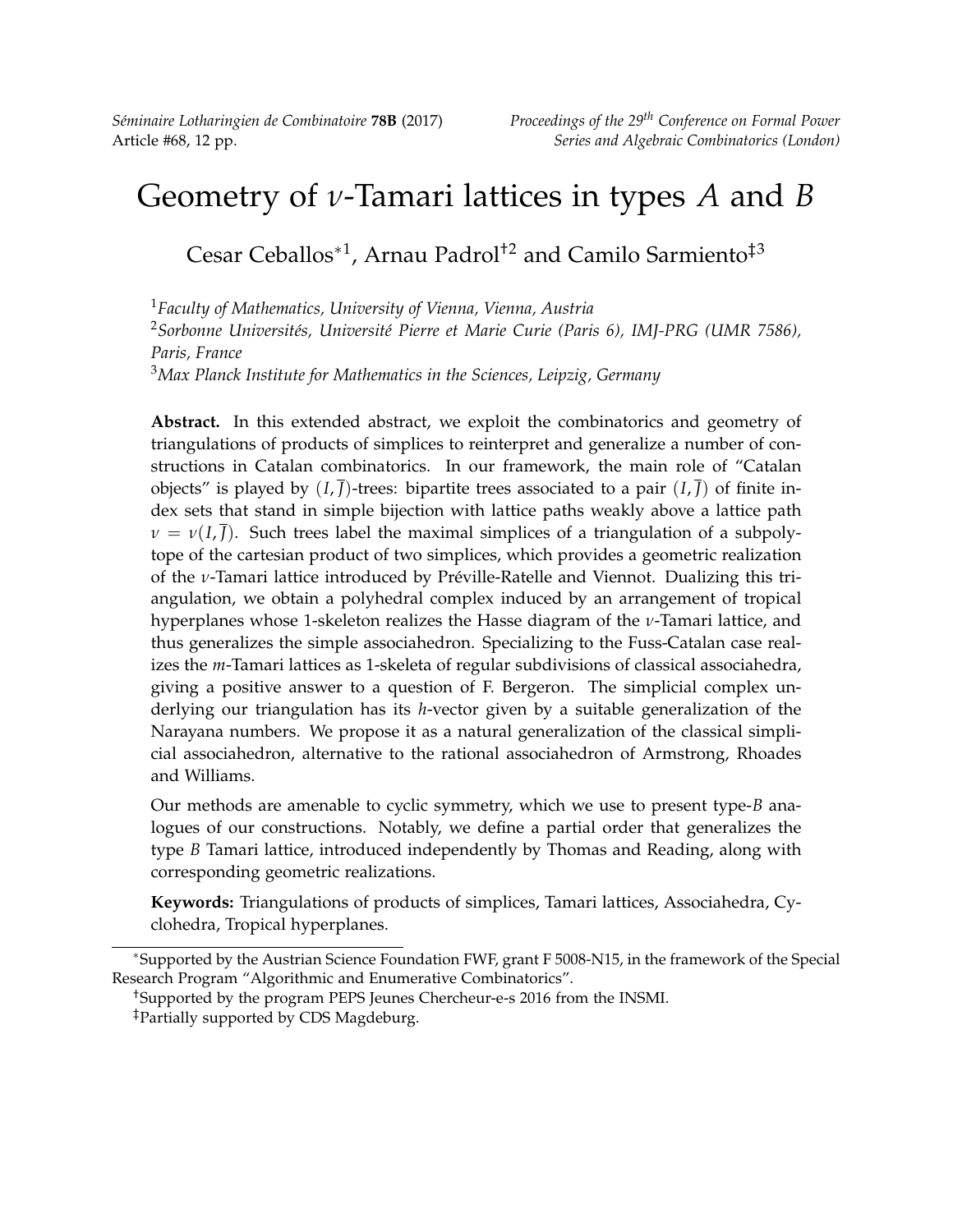# **1 Introduction**

The Tamari lattice is a partial order on Catalan objects that has attracted considerable attention since it was first introduced by Tamari in his doctoral thesis in 1951 [\[18\]](#page-11-0). Its covering relation can be described in terms of flips in polygon triangulations, rotations on binary trees and certain elementary transformation on Dyck paths. Many generalizations of the Tamari lattice have been proposed. The *m*-Tamari lattice, a recent generalization to Fuss-Catalan Dyck paths introduced by Bergeron and Préville-Ratelle [\[4\]](#page-11-1), has raised much interest. It has been further generalized by Préville-Ratelle and Viennot to the set of lattice paths above any given lattice path *ν*, giving rise to the *ν*-Tamari lattice [\[13\]](#page-11-2).

One of the striking characteristics of the Tamari lattice is that its Hasse diagram can be realized as the edge graph of a polytope, the associahedron [\[6\]](#page-11-3). In [\[3,](#page-11-4) Figures 4 and 6], Bergeron presented geometric realizations of a few small *m*-Tamari lattices as the edge graph of a subdivision of an associahedron, and asked if such realizations exist in general. We provide a positive answer to this question (see [Figure 1\)](#page-1-0).

<span id="page-1-1"></span>**Theorem 1.1** [\(Corollary 2.3](#page-4-0) and [Theorem 2.11\)](#page-7-0)**.** *Let ν be a lattice path. The Hasse diagram of the ν-Tamari lattice can be realized geometrically as:*

- *1. the dual of a regular triangulation of a subpolytope of the Cartesian product of two simplices,*
- *2. the edge graph of a polyhedral complex induced by an arrangement of tropical hyperplanes.*

<span id="page-1-0"></span>

**Figure 1:** Geometric realizations of *m*-Tamari lattices by cutting classical associahedra with tropical hyperplanes. Compare with [\[3,](#page-11-4) Figures 4, 5 and 6].

Our starting point is a ubiquitous triangulation  $\mathfrak{A}_n$  of certain subpolytope  $\mathcal{U}_n$  of the Cartesian product of two *n*-simplices which has been rediscovered in various contexts under different guises. To the best of our knowledge, its first appearances were in [\[10\]](#page-11-5) as a triangulation of a root polytope and in [\[17\]](#page-11-6) as a fine mixed subdivision of the Pitman-Stanley polytope. Some of its recent occurrences are as a triangulation of a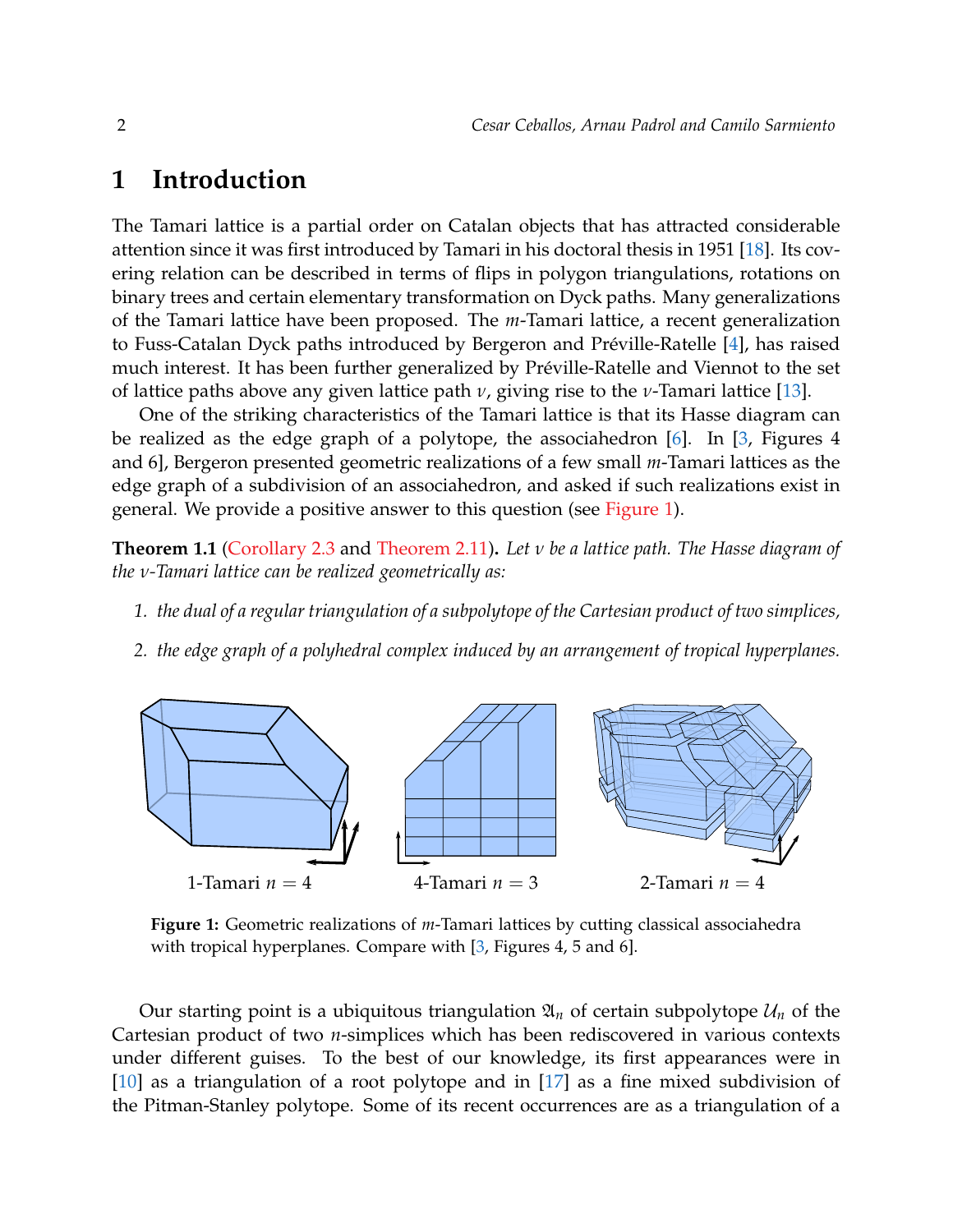Gelfand-Tseltsin polytope [\[12\]](#page-11-7), a root polytope [\[11\]](#page-11-8), and an order polytope [\[15\]](#page-11-9). We call it the *associahedral triangulation* because, combinatorially, it is the join of a simplex with the boundary complex of a simplicial  $(n-1)$ -associahedron.

The fact that  $\mathfrak{A}_n$  is embedded in the product of two simplices has several advantages. One can consider its restriction to faces of  $\Delta_n \times \Delta_{\overline{n}}$ , which are also products of simplices. As we will see, for each lattice path *ν* there is a pair *I*, *J* ⊆ [*n*], [*n*] such that the restriction of  $\mathfrak{A}_n$  to its face  $\Delta_I \times \Delta_{\overline{f}}$  induces a triangulation  $\mathfrak{A}_{I,\overline{J}}$  dual to Tam<sub>*v*</sub>. Its cells are indexed by (*I*, *J*)*-forests*, which endow *ν*-Dyck paths with a full simplicial complex structure, the *(I, J)*-*Tamari complex*. The *l*<sup>th</sup> entry of its *h*-vector is equal to the number of *ν*-Dyck paths with exactly  $\ell$  valleys, generalizing the classical Narayana numbers for classical Dyck paths. In the rational Catalan case, these numbers appeared in work of Armstrong, Rhoades, and Williams [\[2\]](#page-11-10), who introduced an alternative simplicial complex based on lattice paths above a rational slope, called the rational associahedron.

As most "non-crossing objects",  $\mathfrak{A}_n$  has a "non-nesting" analogue: the staircase triangulation of  $\Delta_n \times \Delta_{\overline{n}}$  restricted to  $\mathcal{U}_n$ . It already appeared as the standard triangulation of an order polytope in [\[16\]](#page-11-11), and was also considered in the references mentioned above. In our previous work [\[5\]](#page-11-12) we applied a cyclic shift to this triangulation to produce the *Dyck path triangulation* of Δ<sub>*n*</sub> × Δ<sub>*π*</sub> in our study of extendability of partial triangulations.

If we apply the same cyclic procedure to  $\mathfrak{A}_n$ , we obtain a flag regular triangulation  $\mathfrak{C}_n$ of ∆*<sup>n</sup>* × ∆*n*. Its maximal cells are indexed by centrally symmetric triangulations of a (2*n* +2)-gon and its dual complex is a cyclohedron. We call it the *cyclohedral triangulation*. Restricting to its faces, we obtain a type *B* analogue of  $\mathfrak{A}_{I,\overline{J}'}$  whose maximal cells are indexed by *cyclic*  $(I, \overline{J})$ -trees. These trees can be naturally endowed with a poset structure, the *cyclic* (*I*, *J*)*-Tamari poset*, which generalizes the type *B* Tamari lattice, independently discovered by Thomas [\[19\]](#page-11-13) and Reading [\[14\]](#page-11-14). Using the same techniques, we obtain type-*B* analogues of [Theorem 1.1](#page-1-1) [\(Corollary 2.3](#page-4-0) and [Theorem 3.10\)](#page-9-0).

### **2 Type** *A*

#### <span id="page-2-0"></span>**2.1 The associahedral triangulation**

Let N denote the set of natural numbers including the zero, and  $\overline{N}$  the same set with numbers decorated with an overline. If *n* is a natural number, define  $[n] := \{0, 1, \ldots, n\}$ , and likewise  $[\overline{n}] := \{0, 1, \ldots, \overline{n}\}.$  Regard  $\mathbb{N} \sqcup \mathbb{N}$  as the totally ordered set with covering relations *i*  $\prec \overline{i}$  and  $\overline{i} \prec i+1$ . Given nonempty finite sets  $I \subset \mathbb{N}$  and  $\overline{J} \subset \overline{\mathbb{N}}$ , denote by  $K_{I,\overline{J}}$  the complete bipartite graph with node set  $I \sqcup \overline{J}$  and arc set  $\{(i,\overline{j}) : i \in I, \overline{j} \in \overline{J}\}$ . To avoid confusion, we reserve the names *vertices* and *edges* exclusively for simplicial and polyhedral complexes, and call *nodes* and *arcs* the corresponding graph notions.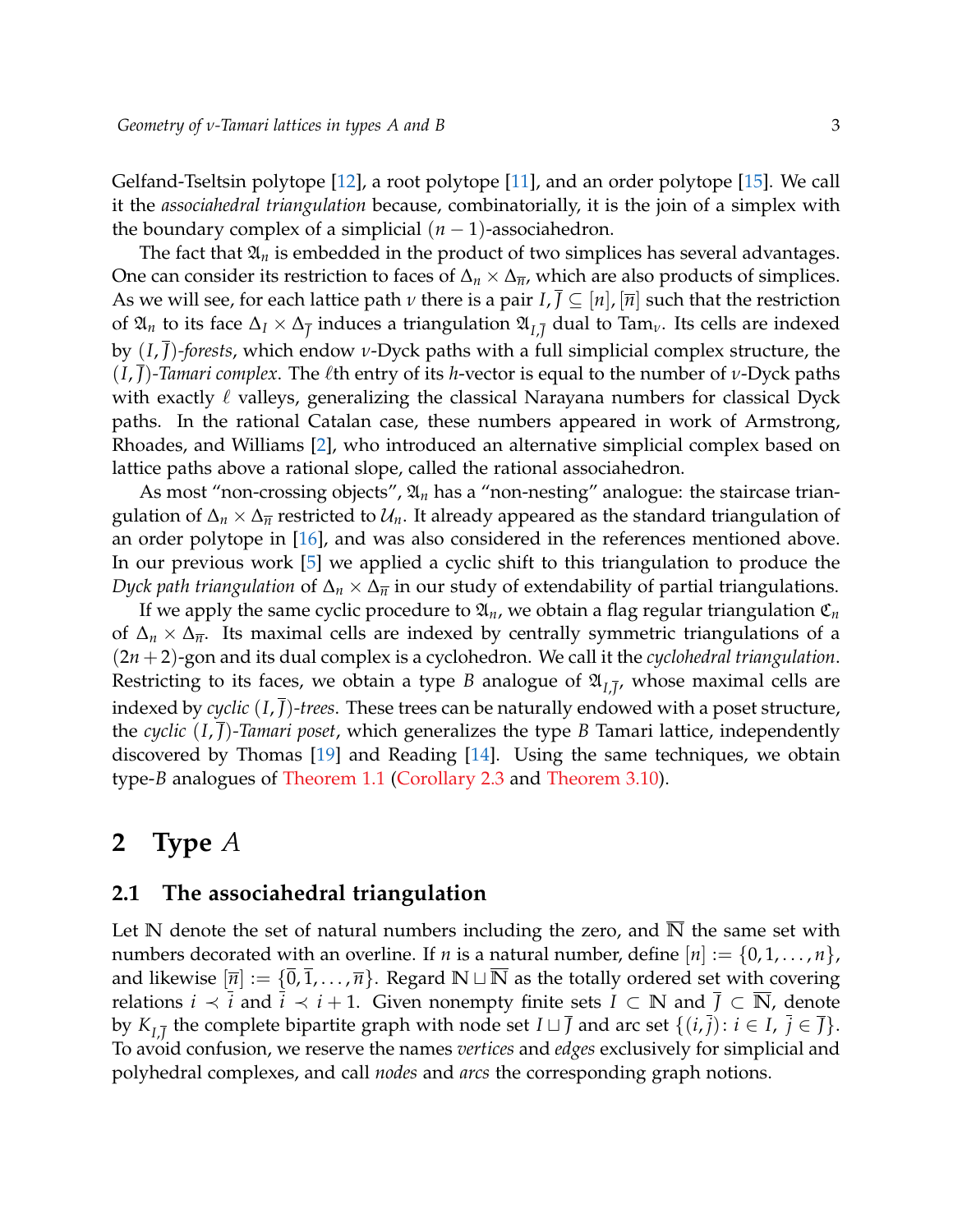The Cartesian product of two standard simplices is the convex polytope:

$$
\Delta_n \times \Delta_{\overline{m}} := \text{conv}\left\{(\mathbf{e}_i, \mathbf{e}_j) : i \in [n], j \in [\overline{m}]\right\} \subset \mathbb{R}^{n+m+2},
$$

where  $\mathbf{e}_i$  and  $\mathbf{e}_{\overline{j}}$  denote the standard basis vectors of  $\mathbb{R}^{n+1}$  and  $\mathbb{R}^{m+1}$ , respectively. We have introduced the overlined indices to distinguish the labels of the two factors.

Given a triangulation of an  $(n + 2)$ -gon  $P_{n+2}$ , we define a subgraph of  $K_{[n],[\overline{n}]}$  by mapping edges of the triangulation to arcs of  $K_{[n],[\overline{n}]}$  as exemplified in [Figure 2](#page-3-0) for  $n=4$ , where nodes of the parts  $[n]$  and  $[\overline{n}]$  are drawn black and white, respectively. It is not difficult to show that graphs obtained this way are spanning trees of *K*[*n*],[*n*] ; we call them  $([n], [\overline{n}])$ -trees.

<span id="page-3-0"></span>

**Figure 2:** From a triangulation of  $P_6$  to spanning tree of  $K_{[4],[\overline{4}]}.$ 

Spanning trees of  $K_{[n],[\overline{n}]}$  can be identified with maximal subsimplices of  $\Delta_n \times \Delta_{\overline{n}}$ : a tree *T* is identified with the simplex conv $\{(\mathbf{e}_i, \mathbf{e}_{\overline{j}}) : (i, \overline{j}) \in T\}$  [\[7\]](#page-11-15). This identification leads to the following theorem, which has been rediscovered in a number of contexts.

<span id="page-3-1"></span>**Theorem 2.1** ([\[10,](#page-11-5) [17\]](#page-11-6)). *The set of* ([n], [ $\overline{n}$ ])-trees indexes the maximal simplices of a flag regular *triangulation of the subpolytope*  $U_n$  *of*  $\Delta_n \times \Delta_{\overline{n}}$ *, defined as:* 

$$
\mathcal{U}_n := \text{conv}\left\{(\mathbf{e}_i, \mathbf{e}_{\overline{j}}): 0 \leq i \leq \overline{j} \leq n\right\} \subseteq \Delta_n \times \Delta_{\overline{n}}.
$$

*We call it the n*-associahedral triangulation  $\mathfrak{A}_n$  *because two maximal simplices are adjacent if and only if the corresponding triangulations of Pn*+<sup>2</sup> *differ by a flip.*

 $\text{Faces of } \Delta_n \times \Delta_{\overline{m}} \text{ are polytopes of the form } \Delta_I \times \Delta_{\overline{f}} := \text{conv}\left\{(\mathbf{e}_i, \mathbf{e}_{\overline{j}}) \ : \ i \in I, \overline{j} \in \overline{f}\right\},$ where  $I \subseteq [n], \overline{J} \subseteq [\overline{n}]$ . Given such a pair  $(I, \overline{J})$  of subsets, it is natural to consider the restriction  $\mathcal{U}_{I,\overline{J}}:=\mathcal{U}_n\cap\Delta_I\times\Delta_{\overline{J}}$  and the corresponding restriction of the associahedral triangulation  $\mathfrak{A}_n$  to  $\mathcal{U}_{I,\overline{J}}.$  We call this restricted triangulation the  $(I,\overline{J})$ *-associahedral triangulation*. Its maximal simplices are given by  $(I, \overline{J})$ -trees, which are characterized as follows.

**Definition 2.2.** Let *I* ⊂ **N** and  $\overline{J}$  ⊂  $\overline{N}$  be nonempty finite subsets. An  $(I, \overline{J})$ *-forest* is a subgraph of  $K_{I,\overline{J}}$  that is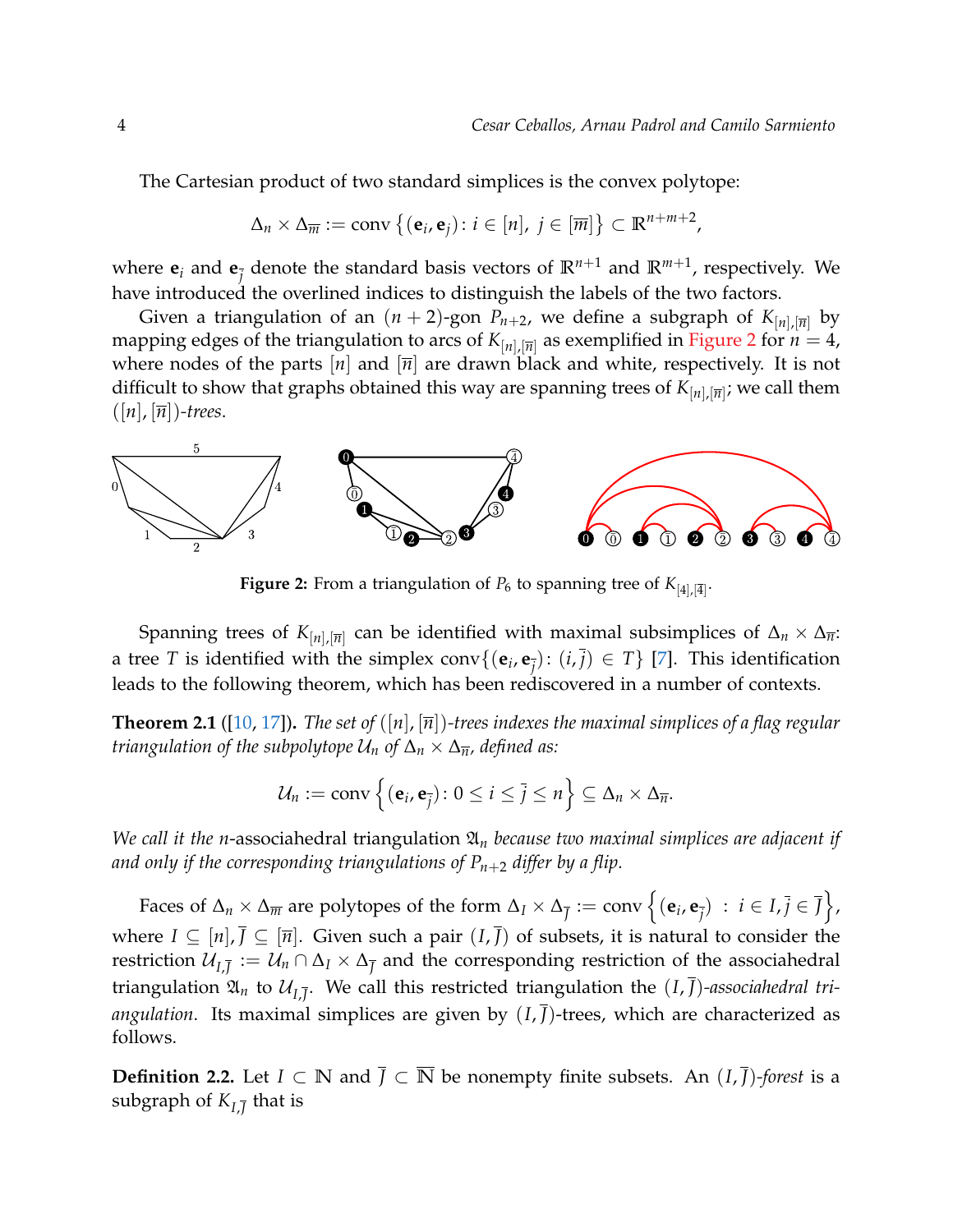- 1. **Increasing:** each arc  $(i, \overline{j})$  fulfills  $i \prec \overline{j}$ ; and
- 2. **Non-crossing:** it does not contain two arcs  $(i, \overline{j})$  and  $(i', \overline{j}')$  satisfying  $i \prec i' \prec \overline{j} \prec \overline{j}'.$

An  $(I, \overline{I})$ -tree is a maximal  $(I, \overline{I})$ -forest. An  $(I, \overline{I})$ -tree is shown in [Figure 3.](#page-5-0)

<span id="page-4-0"></span>**Corollary 2.3.** *Let I* ⊂ **N***,*  $\bar{J}$  ⊂  $\bar{N}$  *be nonempty finite sets. The set of*  $(I, \bar{J})$ *-trees indexes the maximal simplices of a flag regular triangulation of* U*I*,*<sup>J</sup> , induced by the height function*  $h(i,\bar{j}) = -(j-i)^2$ . We call it the  $(I,\bar{J})$ -associahedral triangulation  $\mathfrak{A}_{I,\bar{J}}$ .

# <span id="page-4-1"></span>**2.2 The** (*I*, *J*)**-Tamari lattice and** *ν***-Dyck paths**

We say that two  $(I,\bar{J})$ -trees T and T' are related by a *flip* if there are arcs  $(i,\bar{j})$  and  $(i',\bar{j'})$ such that  $T' := T \setminus (i, \bar{j}) \cup (i', \bar{j'})$ . Such flip can occur if and only if  $(i, \bar{j})$  is neither a leaf nor the arc (min *I*, max  $\overline{J}$ ). If  $i' > i$  and  $j' > j$ , we say that  $T'$  is obtained from  $T$  by an *increasing flip,* and symbol this by the relation  $T <_{I,\overline{J}} T'$ .

**Lemma 2.4.** *The transitive closure of the relation*  $T \lt_{I,\overline{J}} T'$  *is a partial order on the set of*  $(I, \overline{J})$ -trees that defines a lattice. We call it the  $(I, \overline{J})$ -Tamari lattice Tam<sub>I, $\overline{J}$ .</sub>

The significance of the  $(I,\bar{I})$ -Tamari lattice stems from the close relation between (*I*, *J*)-trees and lattice paths, which we now explain. Recall that a lattice path *ν* is a sequence of east (E) and north (N) steps in **Z**<sup>2</sup> starting at (0, 0). A *ν-path* is a lattice path with the same endpoints as *ν* and lying weakly above *ν*.

Let  $I \subset \mathbb{N}, \overline{J} \subset \overline{\mathbb{N}}$  be nonempty finite subsets such that min  $I \sqcup \overline{J} \in I$  and max  $I \sqcup \overline{J} \in \overline{J}$ (this implies that  $(I, \overline{I})$ -trees are trees in the graph-theoretical sense). We can assume without loss of generality that  $I \sqcup J = [n]$  is a partition, because for the definition of  $(I, \overline{I})$ -trees only the relative positions of *I* and  $\overline{I}$  matter.

To  $(I,\overline{J})$  we associate a lattice path  $\nu(I,\overline{J})$  from  $(0,0)$  to  $(|I|-1,|\overline{J}|-1)$  constructed as follows: for  $1 \leq k \leq n-1$ , the *k*-th step of  $\nu(I, J)$  is an east step E if  $k \in I$  and a north step N if  $k \in J$ . Now, to an  $(I, J)$ -tree *T* we associate the unique lattice path  $\rho(T)$  from  $(0, 0)$  to  $(|I| - 1, |J| - 1)$  having at height  $k - 1$  as many lattice points as the degree of the *k*th node of  $\overline{J}$  in *T*. We illustrate this construction in [Figure 3.](#page-5-0)

**Proposition 2.5.** *Let I*,  $\overline{J}$  *be nonempty subsets of*  $\mathbb{N}$  *with*  $\min(I \sqcup \overline{J}) \in I$  *and*  $\max(I \sqcup \overline{J}) \in \overline{J}$ *, and let*  $v = v(I, \overline{J})$ *. Then*  $\rho$  *is a bijection from the set of*  $(I, \overline{J})$ *-trees to the set of v-paths. Moreover, for each path v from*  $(0,0)$  *to*  $(a,b)$  *there is a partition* I, J *of*  $[a+b+1]$  *such that*  $v(I, J) = v$ .

In [\[13\]](#page-11-2), Préville-Ratelle and Viennot introduced a lattice structure on the set of *ν*-paths that they called the *ν-Tamari lattice*. It extends the classical Tamari lattice on Dyck paths, as well as its generalizations for Fuss-Catalan paths. As it turns out, this lattice is equivalent to the  $(I, J)$ -Tamari lattice under the bijection  $\rho$ . An example of this equivalence is shown in [Figure 4.](#page-5-1)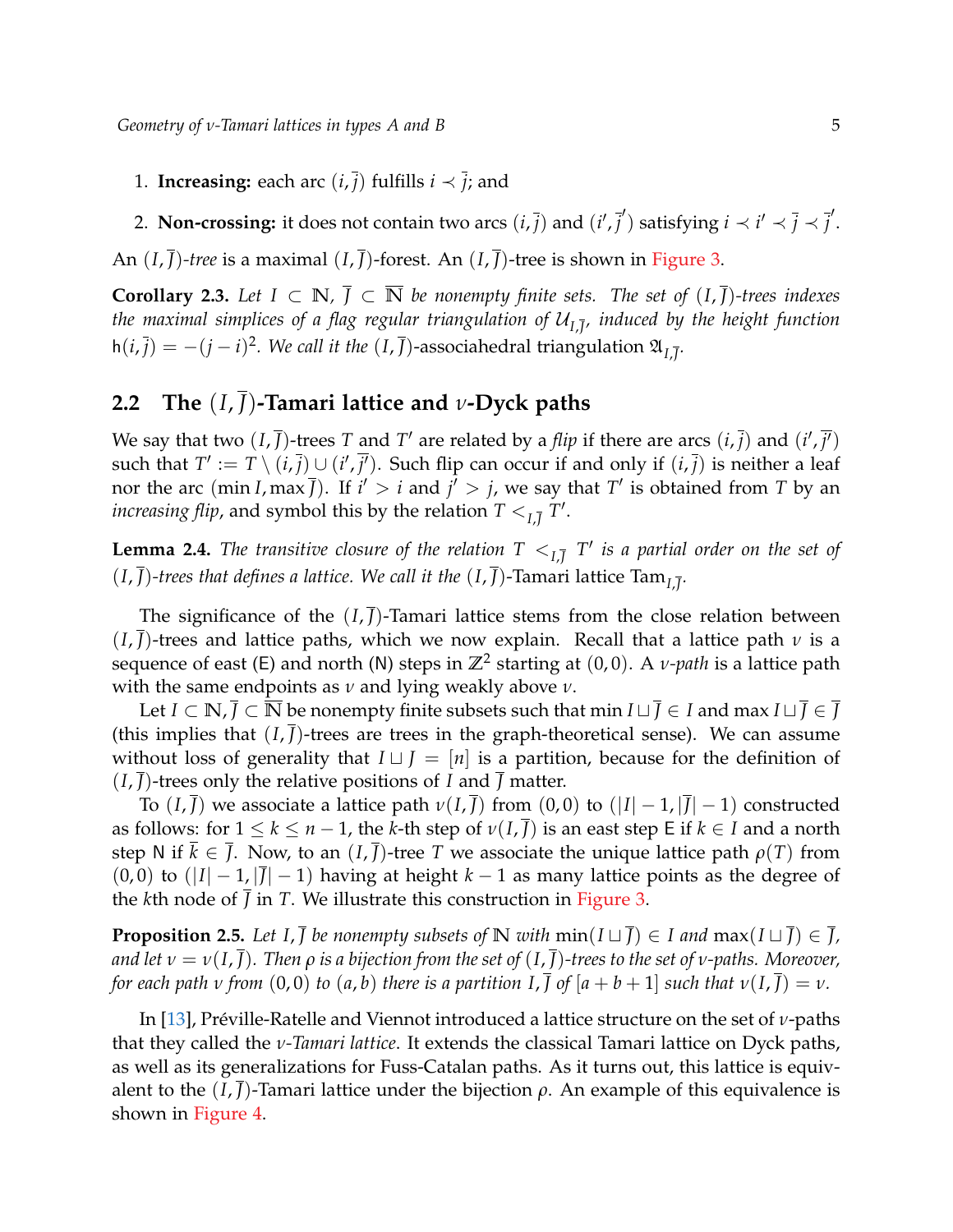<span id="page-5-0"></span>

**Figure 3:** An  $(I, \bar{J})$ -trees for  $I = \{0, 1, 2, 5, 6, 9\}$  and  $\bar{J} = \{\bar{3}, \bar{4}, \bar{7}, \bar{8}, \bar{10}\}$ , and the corresponding  $\nu(I,\overline{J})$ -path  $\rho(T)$ .

<span id="page-5-1"></span>**Theorem 2.6.** The  $(I, \overline{J})$ -Tamari lattice  $\text{Tam}_{I, \overline{J}}$  is isomorphic to the  $v(I, \overline{J})$ -Tamari lattice  $\text{Tam}_{v(I, \overline{J})}.$ 



**Figure 4:** The  $(I, \bar{J})$ -Tamari lattice for  $I = \{0, 1, 3, 4, 6, 7\}$ ,  $\bar{J} = \{\bar{2}, \bar{5}, \bar{8}\}$ , next to the *ν*(*I*, *J*)-Tamari lattice.

## **2.3** The  $(I, \overline{J})$ -Tamari complex and  $(I, \overline{J})$ -Narayana numbers

We call the simplicial complex underlying the  $(I,\overline{J})$ -associahedral triangulation  $\mathfrak{A}_{I,\overline{J}}$  the  $(I,\overline{J})$ -*Tamari complex*  $\mathcal{A}_{I,\overline{J}}$ . It shares many properties with boundaries of simplicial associahedra. For instance, the links of its faces are joins of Tamari complexes. It has a nice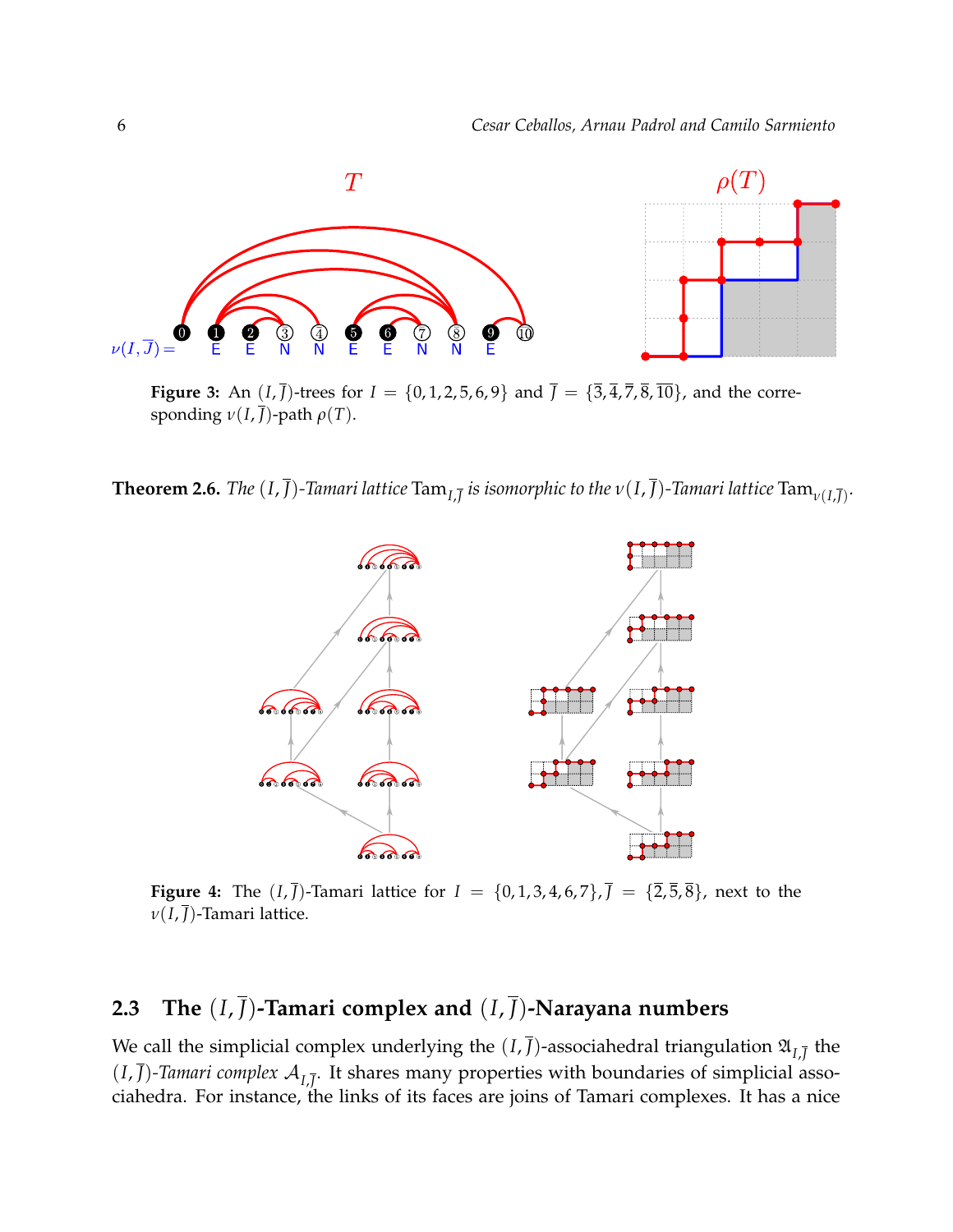interplay with the  $(I,\overline{J})$ -Tamari order, which can be used to define a shelling of  $\mathcal{A}_{I,\overline{J}}$  that brings about a natural expression for the entries of the *h*-vector of  $\mathcal{A}_{I,\overline{J}}.$ 

**Lemma 2.7.** Let  $\mathcal{O} = (T_1, T_2, \ldots, T_r)$  be an ordering of the  $(I, \overline{J})$ -trees that is a linear extension *of the*  $(I, \overline{J})$ *-Tamari lattice or of its opposite lattice. Then*  ${\cal O}$  *is a shelling order for*  ${\cal A}_{I,\overline{J}}.$ 

<span id="page-6-0"></span>**Theorem 2.8.** *The h-vector*  $(h_0, h_1, ...)$  *of the*  $(I, \overline{J})$ *-Tamari complex is determined by:* 

 $h_{\ell} = \big|\big\{T\colon~(I,\overline{J})\text{-}$ tree with exactly  $\ell$  non-leaf nodes in  $\overline{J}\setminus\{\overline{j}_{\max}\}\big\}\big|$  $=$  *number of*  $v(I, \overline{J})$ *-paths with exactly*  $\ell$  *valleys*,

*where a valley of a path is an occurrence of* EN*.*

In analogy to the *h*-vectors of classical simplicial associahedra and their combinatorial interpretation, which [Theorem 2.8](#page-6-0) generalizes, we designate the entries of the *h*-vector of A*I*,*<sup>J</sup>* the (*I*, *J*)*-Narayana numbers*, or the *ν-Narayana numbers* when *ν* = *ν*(*I*, *J*).

#### <span id="page-6-1"></span>**2.4** The  $(I, \bar{J})$ -associahedron tropically

In [\[8\]](#page-11-16), Develin and Sturmfels exhibited a beautiful duality between regular triangulations of ∆*<sup>n</sup>* × ∆*<sup>m</sup>* and combinatorial types of generic arrangements of *n* + 1 tropical hyperplanes in tropical projective space **TP***m*. It was further studied combinatorially in [\[1\]](#page-10-0) and extended to subpolytopes of  $\Delta_n \times \Delta_{\overline{m}}$  in [\[9\]](#page-11-17). Applying this duality to the (*I*, *J*)-associahedral triangulation allows us to propose a notion of (*I*, *J*)*-associahedron*. It generalizes the geometric realization of the Hasse diagram of the classical Tamari lattice as the graph of the (simple) associahedron. We provide a direct construction as a polyhedral complex. To this end, let h :  $\{(i,\overline{j}) \in I \times \overline{J} : i \leq \overline{j}\} \to \mathbb{R}$  be the height function  $h(i,\bar j) = -(j-i)^2$ , which induces  $\mathfrak{A}_{I,\bar J}$  as a regular triangulation of  $\mathcal{U}_{I,\bar J}$  (cf. [Theorem 2.1\)](#page-3-1). We need the following characterization of interior simplices of  $\mathfrak{A}_{L\bar{J}}$ 

**Lemma 2.9.** The interior simplices of the  $(I, \overline{J})$ -associahedral complex  $\mathcal{A}_{I,\overline{J}}$  are the  $(I, \overline{J})$ -forests *that include the arc* (min *I*, max  $\overline{I}$ ) *and have no isolated nodes. We refer to such*  $(I, \overline{I})$ *-forests as* covering  $(I, \overline{I})$ -forests.

**Definition 2.10.** The  $(I, \overline{J})$ -associahedron Asso $_{I, \overline{J}}(h)$  is the polyhedral complex in  $\mathbb{R}^{|J|-1}$ with vertices  $g(T)$ , as *T* ranges over  $(I, \overline{J})$ -trees, whose  $\overline{k}$ th coordinates equal:

<span id="page-6-2"></span>
$$
\mathsf{g}(T)_{\overline{k}} := \sum_{(i,\overline{j}) \in P(\overline{k})} \pm \mathsf{h}(i,\overline{j}), \qquad \overline{k} \in \overline{J} \setminus \{\max \overline{J}\},\tag{2.1}
$$

where  $P(\overline{k})$  is the sequence of arcs traversed in the unique oriented path from  $\overline{k}$  to max  $\overline{J}$ in *T* and the sign of each summand is positive if  $(i, \overline{j})$  is traversed from  $\overline{j}$  to *i* and negative otherwise.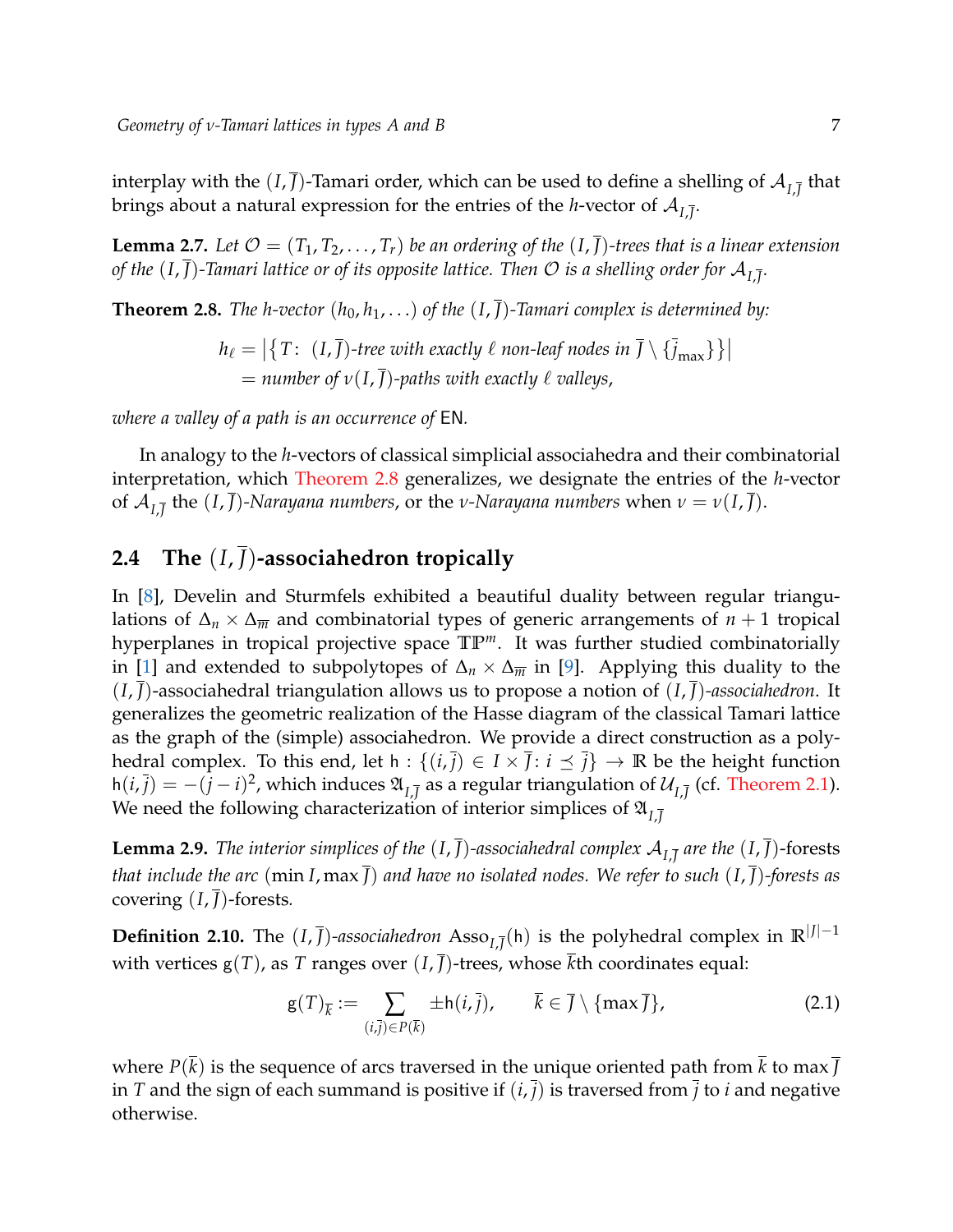The cells of  $\mathrm{Assoc}_{I,\overline{J}}(\mathsf{h})$  are given by convex polytopes  $\mathsf{g}(F)$ , with  $F$  ranging over covering  $(I,\overline{J})$ -forests, whose dimension is one less than the number of connected components of *F*, and whose vertices are given by:

<span id="page-7-2"></span>
$$
g(F) = conv\{g(T): T \text{ is a } (I, \overline{J}) \text{-tree containing } F\}. \tag{2.2}
$$

<span id="page-7-0"></span>**Theorem 2.11.** *The*  $(I, \overline{J})$ -associahedron  $\text{Asso}_{I, \overline{J}}(h)$  is a polyhedral complex whose poset of cells is anti-isomorphic to the poset of interior faces of the  $(I,\overline{I})$ -Tamari complex. Its 1-skeleton, ori*ented according to a linear function, is isomorphic to the Hasse diagram of the* (*I*, *J*)*-Tamari lattice.*

We have depicted two  $(I, J)$ -associahedra in [Figure 5;](#page-7-1) compare the one on the left with [Figure 4.](#page-5-1) We warmly invite the reader to reproduce them in a piece of paper.

<span id="page-7-1"></span>

**Figure 5:** (*I*,  $\bar{J}$ )-associahedra for  $I = \{0, 1, 3, 4, 6, 7\}$ ,  $\bar{J} = \{\bar{2}, \bar{5}, \bar{8}\}$  (left) and to  $I =$  $\{0, 1, 2, 3\}, \bar{J} = \{\bar{3}, \bar{4}, \bar{5}\}$  (right).

[Figure 5](#page-7-1) shows that  $(I, \overline{J})$ -associahedra are not convex in general. The following theorem characterizes convexity and answers F. Bergeron's question affirmatively [\[3,](#page-11-4) Section 8].

**Theorem 2.12.** Let  $\overline{J}' = \{\overline{j} \in \overline{J} : \exists i_1 \prec i_2 \prec \overline{j}\}$ . The  $(I, \overline{J})$ -associahedron  $\text{Asso}_{I, \overline{J}}(h)$  is convex if and only if  $I\sqcup\overline{J}'\setminus\max\overline{J}$  does not have a consecutive pair of elements of  $\overline{J}.$  In this case,  $\mathrm{Assoc}_{I,\overline{J}}(\mathsf{h})$  *is a regular polyhedral subdivision of a classical associahedron of dimension*  $(|\overline{J}'|-1)$ *into cells that are Cartesian products of classical associahedra.*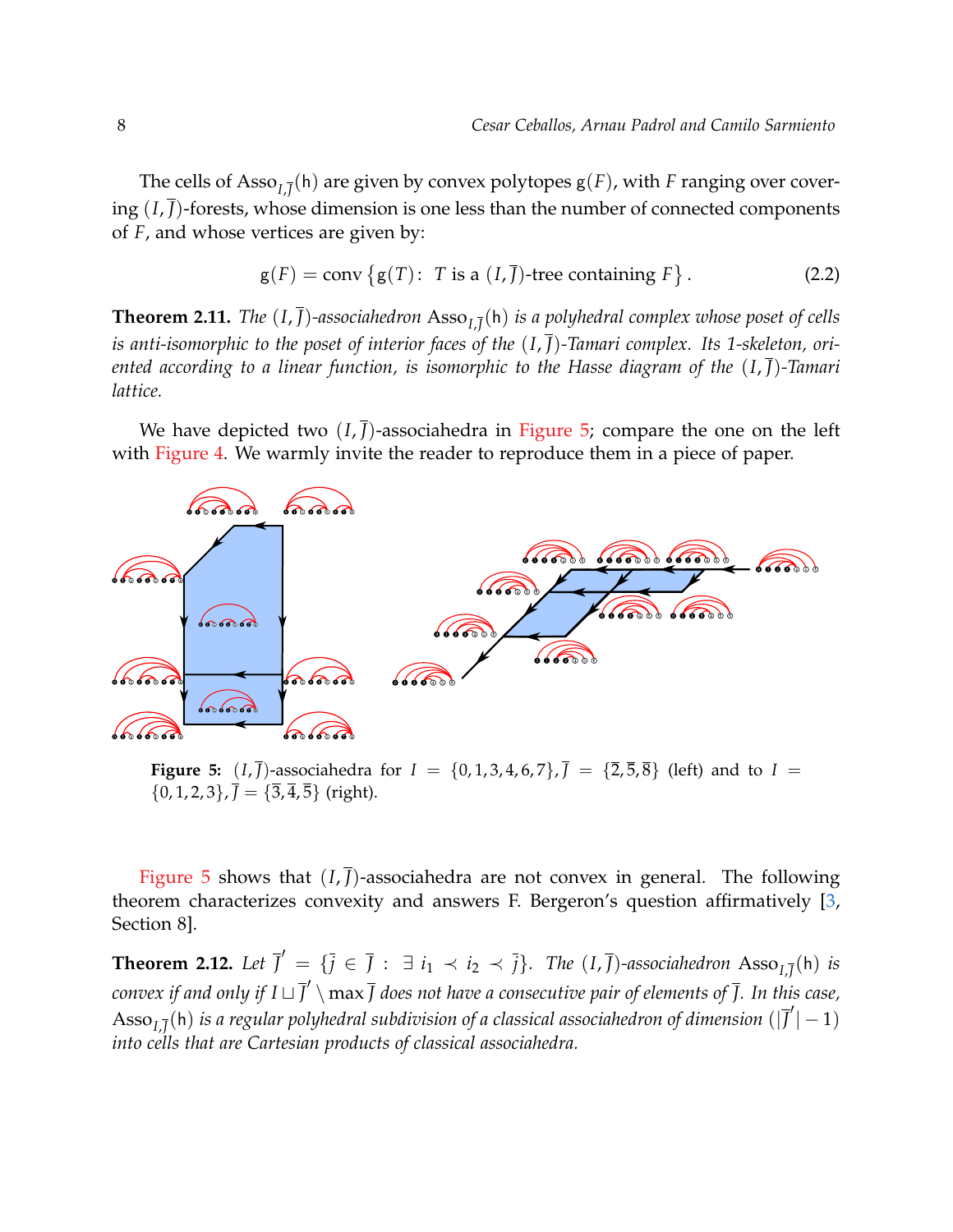# **3 Type** *B*

#### **3.1 The cyclohedral triangulation**

The map from triangulations of an  $(n+2)$ -gon to spanning trees of  $K_{[n],[\overline{n}]}$  in [Section 2.1](#page-2-0) can be extended to a map on *centrally symmetric triangulations* of a  $(2n + 2)$ -gon  $P_{2n+2}$ (hereafter *cs-triangulations*), as shown in [Figure 6.](#page-8-0) We call the resulting graphs *cyclic*  $([n], [\overline{n}])$ -trees. We draw them on the surface of a cylinder, with arcs that possibly wind around it.

<span id="page-8-0"></span>

**Figure 6:** From a cs-triangulation to a non-crossing alternating tree on the cylinder.

**Theorem 3.1.** *The set of cyclic* ([n], [ $\overline{n}$ ])-trees indexes the maximal simplices of a flag regular *triangulation of* ∆*<sup>n</sup>* × ∆*n. We call it the n*-cyclohedral triangulation C*<sup>n</sup> because two maximal simplices are adjacent if and only if the corresponding cs-triangulations differ by a flip.*

Considering the restriction of  $\mathfrak{C}_n$  to faces of  $\Delta_n \times \Delta_{\overline{n}}$  leads to the following notion.

**Definition 3.2.** Let *I* ⊂  $[n]$  and *J* ⊂  $[\overline{n}]$  be nonempty subsets, for some *n* ∈ **N**. A *cyclic*  $(I, \overline{J})$ -forest is a subgraph *F* of  $K_{I, \overline{J}}$  that is **cyclically non-crossing**, in the following sense:

$$
\begin{cases}\n(i,\overline{j}), (i',\overline{j}') \in F, \text{ and} \\
j - i' < j - i \pmod{n+1}\n\end{cases} \implies j' - i' \leq j - i' \pmod{n+1} \tag{3.1}
$$

A *cyclic* (*I*, *J*)*-tree* is a maximal cyclic (*I*, *J*)-forest.

**Corollary 3.3.** Let  $I \subset [n]$  and  $\overline{J} \subset [\overline{n}]$  be nonempty subsets. The set of cyclic  $(I, \overline{I})$ -trees *indexes the maximal simplices of a flag regular triangulation of* ∆*<sup>I</sup>* × ∆*<sup>J</sup> , induced by the height function*  $h = \sqrt{j - i \pmod{n + 1}}$ *. We call it the*  $(I, \overline{J})$ -cyclohedral triangulation  $\mathfrak{C}_{I, \overline{J}}$ *.* 

#### **3.2** The cyclic  $(I,\overline{I})$ -Tamari poset

Let *T*, *T'* be cyclic  $(I, \overline{J})$ -trees such that  $T' = T \setminus (i, \overline{j}) \cup (i', \overline{j'})$ . As in [Section 2.2,](#page-4-1) we say that  $T'$  is obtained by an *increasing flip* from  $T$  if  $i' > i$ , and write  $T <_{(I,\overline{J})} T'$  in this case.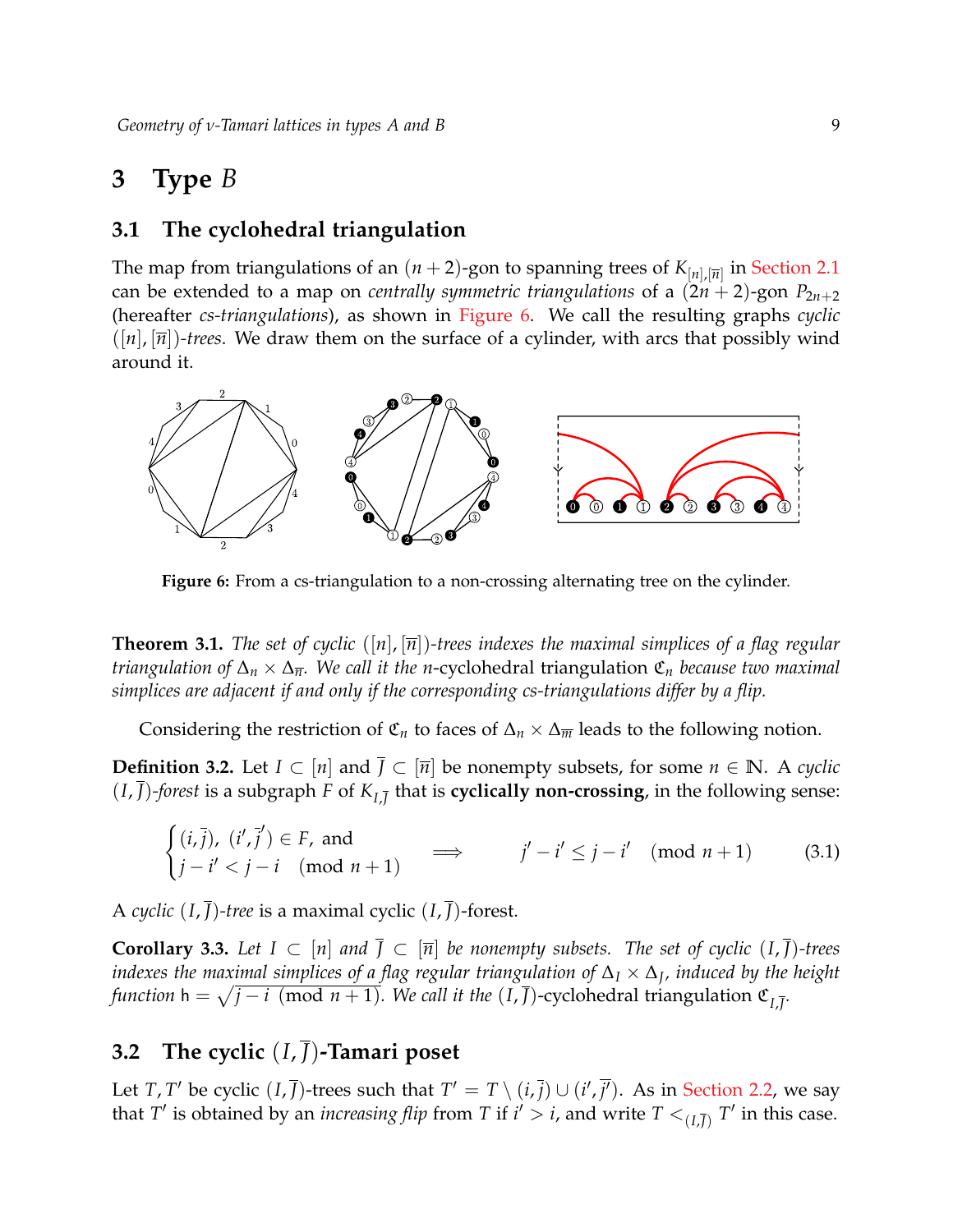**Lemma 3.4.** *The transitive closure of the relation*  $T <_{I,\overline{J}} T'$  *is a partial order on the set of cyclic*  $(I, \overline{J})$ -trees. We call it the the cyclic  $(I, \overline{J})$ -Tamari poset Tam $_{I, \overline{J}}^B$ .

In [\[19\]](#page-11-13), Thomas introduced a partial order on the cs-triangulations of a (2*n* + 2)-gon, which he recognized as the type *B<sup>n</sup>* Tamari lattice. Based on the following observation, we present the cyclic  $(I, \overline{J})$ -Tamari poset as a generalization of the type  $B_n$  Tamari lattice.

**Lemma 3.5.** *The B<sub>n</sub> Tamari lattice of [\[19\]](#page-11-13) is isomorphic to the cyclic*  $(|n|, |\overline{n}|)$ *-Tamari poset.* 

**Remark 3.6.** As the name suggests, the cyclic  $(I, \overline{J})$ -Tamari poset is in general **not a lattice**. We encourage the reader to check this for  $I = \{0, 3, 4\}$  and  $\overline{I} = \{\overline{1}, \overline{2}\}.$ 

#### **3.3** The cyclic  $(I,\overline{I})$ -Tamari complex

Let  $I \subset \mathbb{N}$ ,  $\overline{J} \subset \overline{\mathbb{N}}$  be nonempty finite subsets. The *cyclic*  $(I, \overline{J})$ -*Tamari complex*  $\mathcal{C}_{I, \overline{J}}$  is the simplicial complex underlying the  $(I, \overline{J})$ -cyclohedral triangulation  $\mathfrak{C}_{I, \overline{J}}$ . Its *h*-vector can be computed using its geometric realization as the triangulation  $\mathfrak{C}_{I,\overline{J}}$  of  $\Delta_I \times \Delta_{\overline{J}}$ .

**Theorem 3.7.** *The h-vector of*  $C_{I,\overline{J}}$  *has entries*  $h_k(C_{I,\overline{J}}) = \binom{|I|-1}{k}$  ${k}^{-1}$ )( $|{\bar{J}}|-1$ <sub>*k*</sub>).

The Fuss-Catalan analogues of the Narayana numbers of type *B<sup>n</sup>* are obtained when  $|I| = mn + 1$  and  $|J| = n + 1$ .

#### **3.4** The cyclic  $(I, \overline{I})$ -associahedron tropically

We conclude this extended abstract with a notion of  $(I, \overline{J})$ -cyclohedron parallel to the (*I*, *J*)-associahedron from [Section 2.4.](#page-6-1) The development imitates that of [Section 2.4,](#page-6-1) so we merely present the corresponding results. Let h:  $\{(i,j) \in [n] \times [\overline{n}]\} \rightarrow \mathbb{R}$  be the height function h $(i, \bar{j}) = \sqrt{j - i \pmod{n + 1}}$ , which induces  $\mathfrak{C}_{I, \bar{J}}$  as a regular triangulation of  $\Delta_I \times \Delta_{\bar{J}}$ .

**Lemma 3.8.** *The interior simplices of*  $\mathcal{C}_{I,\overline{J}}$  *are naturally indexed by cyclic*  $(I,\overline{J})$ *-forests that have no isolated nodes. We refer to such cyclic*  $(I, \overline{J})$ *-forests as covering cyclic*  $(I, \overline{J})$ *-forests.* 

**Definition 3.9.** The (*I*, *J*)*-cyclohedron* Cyclo*I*,*<sup>J</sup>* (h) is the polyhedral complex in **R**|*J*|−<sup>1</sup> with vertices  $g(T)$ , as *T* ranges over cyclic  $(I, \overline{J})$ -trees, with coordinates given by [\(2.1\)](#page-6-2). The cells of Cyclo*I*,*<sup>J</sup>* (h) are given by convex polytopes g(*F*), with *F* ranging over covering cyclic  $(I, \overline{I})$ -forests, defined analogously as in  $(2.2)$ .

<span id="page-9-0"></span> ${\bf Theorem~3.10}.$   $The~(I,\overline{J})$ -cyclohedron  ${\rm Cyclo}_{I,\overline{J}}({\sf h})$  is a polyhedral complex whose poset of cells is *anti-isomorphic to the poset of interior faces of the cyclic* (*I*, *J*)*-Tamari complex. In particular, two vertices are connected if and only if the corresponding cyclic* (*I*, *J*) *trees are related by a flip. That is, the edge graph of* Cyclo*I*,*<sup>J</sup>* (h) *is isomorphic to the Hasse diagram of the cyclic* (*I*, *J*)*-Tamari poset.*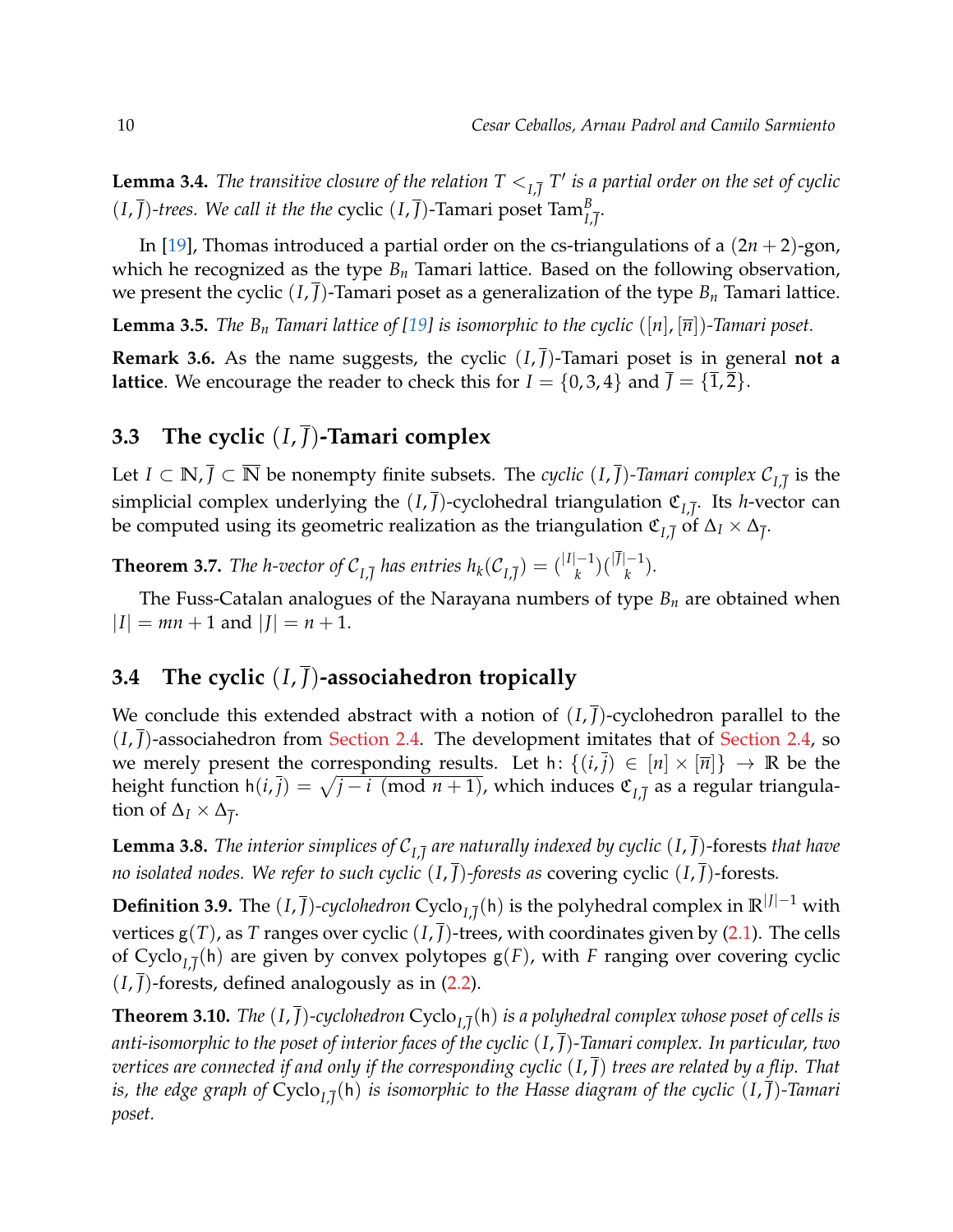**Theorem 3.11.** Let  $I$ ,  $\overline{J}$  be finite subsets of  $\mathbb N$  with  $|I|\geq 2$  and  $|\overline{J}|\geq 3$ . Then  $\text{supp}(\text{Cyclo}_{I,\overline{J}}(\mathsf{h}))$ *is convex if and only if J does not have a cyclically consecutive pair of elements. In this case,*  $Cyclo_{I,\overline{J}}(\mathsf{h})$  *is a regular polyhedral subdivision of a classical cyclohedron of dimension*  $(|\overline{J}|-1)$ *into cells that are Cartesian products of classical associahedra and at most one clasical cyclohedron.*

<span id="page-10-1"></span>[Figure 7](#page-10-1) shows an  $(I, \overline{J})$ -cyclohedron that is a subdivision of a classical cyclohedron.



**Figure 7:** (*I*,  $\bar{J}$ )-cyclohedron for *I* = {0, 1, 3, 4, 6, 7},  $\bar{J} = \{2, 5, 8\}$ .

### **Acknowledgements**

We want to thank Frédéric Chapoton for showing us a beautiful picture of the 2-Tamari lattice for  $n = 4$ , posted in François Bergeron's web page, which impulsed this project; and Michael Joswig, Georg Loho, Vincent Pilaud, Francisco Santos and Christian Stump for many interesting discussions.

## **References**

<span id="page-10-0"></span>[1] F. Ardila and M. Develin. "Tropical hyperplane arrangements and oriented matroids". *Math. Z.* **262** (2009), pp. 795–816. [DOI.](https://doi.org/10.1007/s00209-008-0400-z)